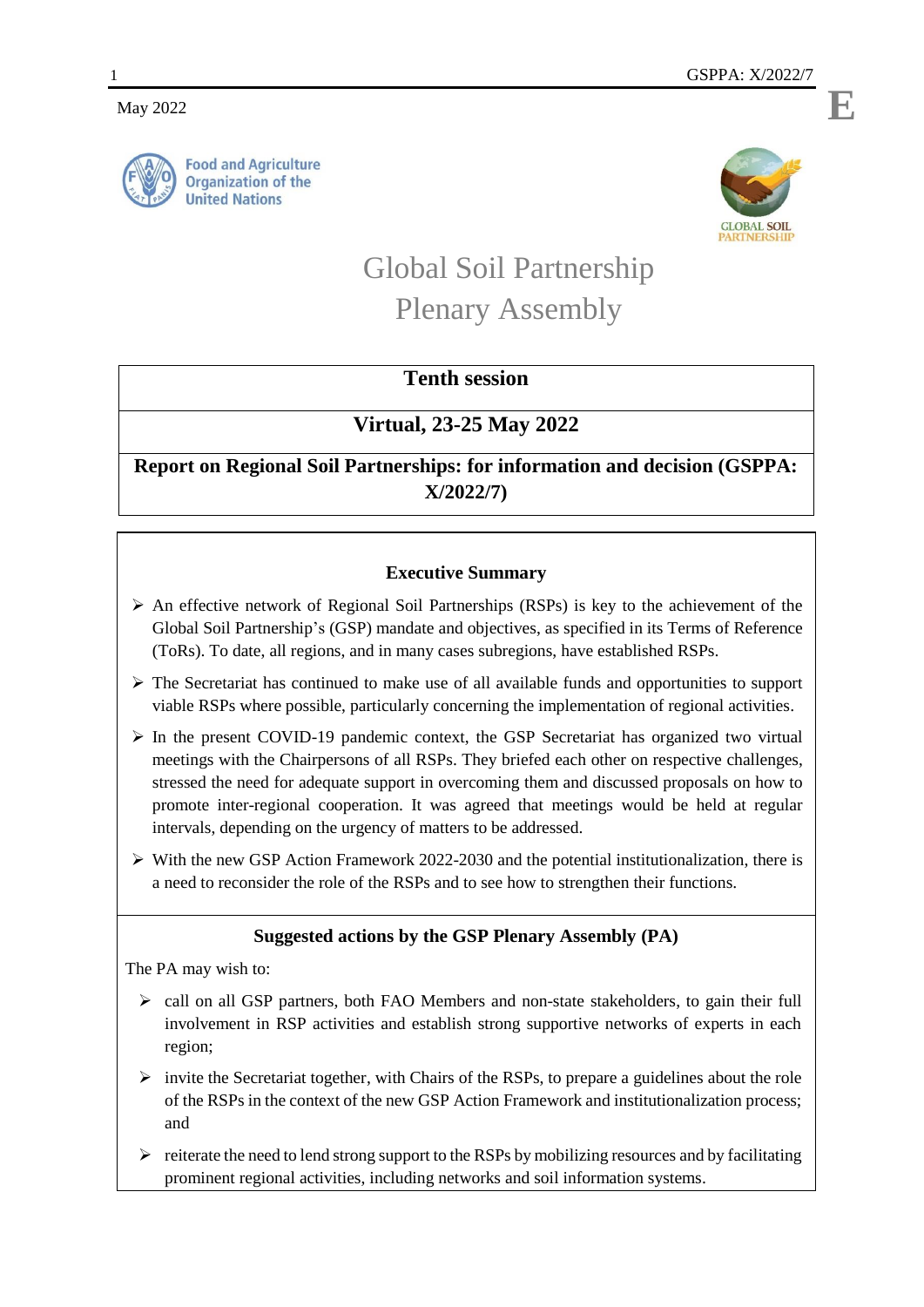#### **7.1 African Soil Partnership (AfSP)**

- 1. The GSP Secretariat distributed key GSP publications to all national focal points in Africa through FAO country offices in October 2021 to share them with their ministries.
- 2. Around 150 soil laboratories from 39 countries in the region have joined the Global Soil Laboratory Network (GLOSOLAN) and the African Soil Laboratory Network (AFRILAB) since its establishment in 2019. One hundred and six laboratory heads and technicians from 37 countries attended the third AFRILAB meeting on 18 October 2021 that focused on defining the position of AFRILAB in GLOSOLAN and the AFRILAB workplan for 2022, while also reviewing the AFRILAB governance. Ultimately, Dr Lesego Mooketsi-Selepe from Botswana was elected AFRILAB Chair, Mr Takesure Tendayi from Zimbabwe was elected AFRILAB vice-Chair for anglophone countries and Mr Sougueh Cheik Sougueh from Djibouti was nominated AFRILAB vice-Chair for francophone countries. Countries also agreed to set up a regional steering committee to support the AFRILAB Chair and vice-Chairs in their roles.
- 3. National focal points were encouraged to give their feedback in a survey on fertilizer usage that took place in November 2021 and to extend it to key persons in their ministries and engage institutions to take part.
- 4. During the official celebration of World Soil Day 2021 (WSD) at FAO headquarters in Rome, Italy, the Glinka World Soil prize was presented to Dr Lydie-Stella Koutika from the Republic of Congo for her outstanding work on sustainable soil management (SSM), and the King Bhumibol WSD award was given to the Nigeria Institute of Soil Science (NISS) for their organization of the 2020 WSD event. An official WSD celebration was organized in Khartoum, Sudan while about 30 events were held by countries in the region and featured on the [WSD](https://www.fao.org/world-soil-day/worldwide-events/en/)  [events map.](https://www.fao.org/world-soil-day/worldwide-events/en/)
- 5. The Global Soil Doctors programme will be implemented in the region in association with RECSOIL. Kenya will be the first country to establish a pilot project.
- 6. Representatives from the AfSP participated in regional and subregional platform meetings and discussions such as the Africa Low-Emission Development Strategy (LEDS) Community of Practice (CoP).
- 7. A meeting between the AfSP governance, FAO Regional Office for Africa (FAORAF) and the GSP was held in February 2022 to brainstorm the proposals to present at the sixth African soil partnership plenary meeting that will take place on 26-27 April 2022 via Zoom. Proposals include:
	- The election of three vice-Chairs to represent anglophone, francophone and lusophone speaking countries. This aims to improve communication between countries in the region and to support the AfSP Chair in complying with her/his duties.
	- The election of pillar chairs or theme leaders to assist in the implementation of activities under each pillar. This item will reflect the decisions made by the  $10<sup>th</sup> GSP$  Plenary Assembly on the new GSP Action Framework.
	- The launch of an online survey to identify primary national and regional needs and priorities. Survey results will be presented at the  $6<sup>th</sup>$  African Soil Partnership meeting and can be used as baseline for the writing of a policy brief on soils in Africa.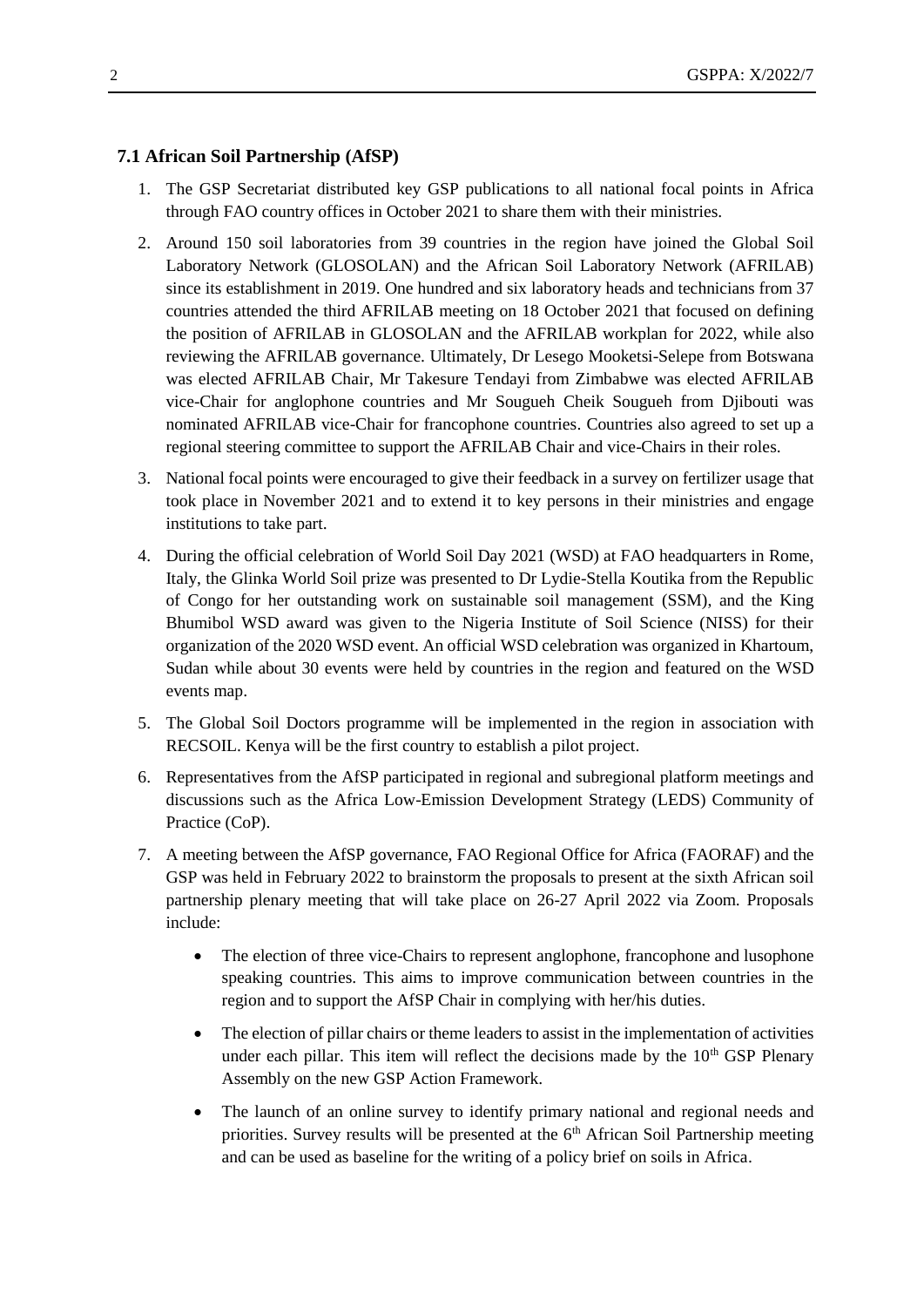- The identification of activities for immediate implementation in the region.
- Writing a Technical Cooperation Programme (TCP) project to support countries in accessing FAO financial resources in addition to other project proposal written activities. In this regard, the need to strengthen relations between national focal points and FAO country offices will be discussed.
- 8. The African Union (AU) is organizing the second Fertilizer and Soil Health Conference in 2023. As part of that, a Soil Initiative for Africa (SIA) is under preparation. The AfSP is invited to contribute.

#### **7.2 Asian Soil Partnership (ASP)**

- 9. The seventh ASP meeting was held virtually in March 2022 to: a) update the national focal points on GSP activities of regional interest, b) inform each other on national activities on soil, including the establishment of the national soil partnerships, c) brainstorm on which activities to implement in the region in 2022, and d) update countries on the implementation of the activities of the Centre of Excellence on Soil Research in Asia (CESRA). ASP countries showed great interest in the implementation of RECSOIL and the Global Soil Doctors Programme. The Partnership ultimately agreed to meet again in June to discuss how to revise its governance and set up its workplan based on the decision of the  $10<sup>th</sup> GSP PA$  on the new GSP Action Framework for 2022-2030.
- 10. The ASP published a policy brief on the multi-faceted role of soils in Asia in April 2022. The document was initially prepared by national focal points in 2021 under the supervision of the ASP Pillar 2 Chair, Dr Munir Zia from Pakistan, with the support of the GSP Secretariat. Other policy briefs on the main soil threats affecting the region will be developed in 2022.
- 11. A webinar on soil governance in the Asian region was organized in collaboration with the Asian Research Institute for Environmental Law (ARIEL), the World Commission on Environmental Law (WCEL), the Vermont Law School, and the German Environment Agency (UBA) as part of the Association of Southeast Asian Nations (ASEAN) Environmental Law Conference 2022.
- 12. A call was launched to identify Asian countries with an interest in implementing the Global Soil Doctors Programme. Countries that expressed an interest in implementing the programme are Cambodia, Mongolia, and Pakistan. Once a promoter is identified in each country, selected experts will be trained on the use of the programme material to train farmers to become Soil Doctors. Countries that are ready to implement the Programme because a promoter has been identified are Mongolia and the Philippines. The Programme is currently under implementation in Bangladesh where ten Soil Doctors were trained and selected posters were translated into Bengali.
- 13. RECSOIL will be implemented in the Philippines, which will serve as pilot country for the Programme in the region.
- 14. China, Indonesia, Japan, Mongolia, Nepal, and Thailand participated in the activities of the International Network of Black Soils (INBS). In this regard, experts from these countries are contributing to a report on the Global Status of Black Soils and are developing the Global Black Soil Distribution map.
- 15. The backbone of a regional database on soil research and development was developed in 2021. The database aims to compile information on core soil science research and development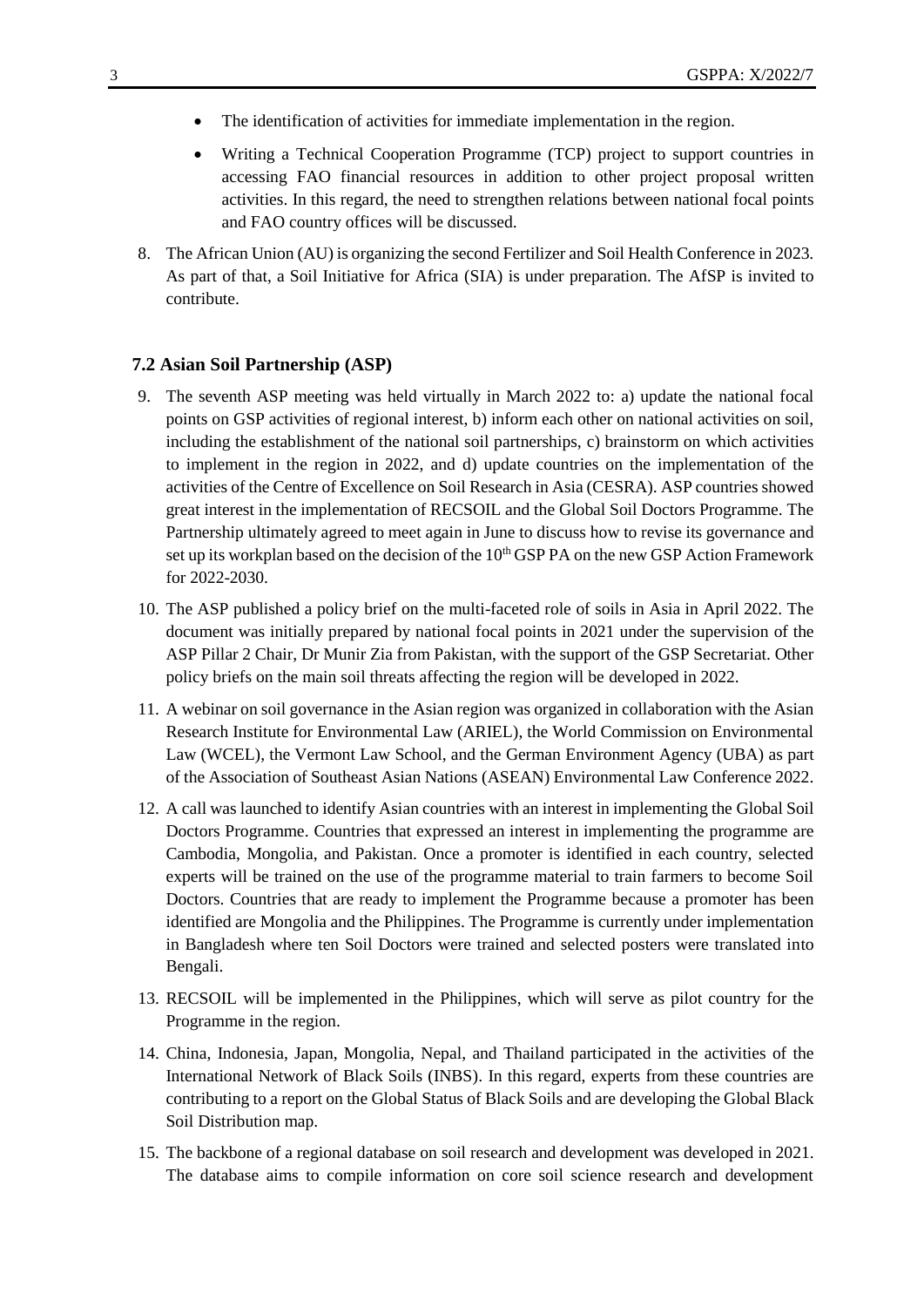institutions, major soil science research and development projects, and research priorities. The database is being upgraded to include more details like the project duration, the average project budget, and the name of the donor. This would allow users to extract accurate figures on current research investments and to gain a greater understanding on the interests of different donors on different topics. The database will be available on the CESRA website and the ASP webpage.

- 16. All countries in the region have contributed to the Soil Atlas of Asia, an activity that started in March 2018 and will be finalised in July 2022 with the launch of the Atlas at the 22<sup>nd</sup> World Soil Congress 2022 (WCSS) in Glasgow, Scotland. Attention was paid to the conversion of national soil classification into the World Reference Base (WRB). Countries were able to finalize their national maps compiled in a single layer after the harmonization of borders. The first version of the regional soil classification map was endorsed at the fifth editorial board meeting in March 2022.
- 17. Asian countries showed great interest in the topic of soil salinity. They contributed to the Global Symposium on Salt-affected Soils (SAS) between 20-22 October 2021 with 14 presentations and 50 contributions in the format of posters or articles during the Symposium. Some 150 experts on soil salinity from across Asia have joined the International Network on Salt-affected Soils (INSAS) since its establishment in 2019. They are contributing to the working group on mapping, assessing and monitoring of SAS (13 experts), the working group on halophyte agriculture and salt-tolerant crops and plants (eight experts), the working group on the sustainable management of SAS (practices and policies) (15 experts), and the working group on integrated soil and water management under saline/sodic conditions (16 experts).
- 18. Around 120 soil laboratories from 21 countries in the region have joined the GLOSOLAN and the Asian Soil Laboratory Network (SEALNET) since its establishment in 2017. One hundred and fifty-three laboratory heads and technicians from 18 countries attended the fifth SEALNET meeting on 22 October 2021 that focused on defining the position of SEALNET in GLOSOLAN and the SEALNET workplan for 2022, and on reviewing the SEALNET governance. Dr Gina P. Nilo from the Philippines was re-confirmed as SEALNET Chair and Dr Muhammad Abbas Aziz from Pakistan was elected SEALNET vice-Chair. Countries also agreed to establish a regional Steering Committee to support the SEALNET Chair and vice-Chair in their role. National Soil Laboratory Networks (NASOLANs) were established in China, India, Indonesia, Mongolia, the Philippines, Thailand and Viet Nam. Forty-eight soil laboratories from Asia are taking part in the global proficiency test (PT) organized by GLOSOLAN in 2021. Six experts from the region served as trainers on GLOSOLAN webinars and training videos on the implementation of the Walkley and Black method were recorded in the Philippines and Thailand.
- 19. Some 18 experts from Bangladesh, Bhutan, Indonesia, Japan, Kyrgyzstan, Malaysia, Mongolia, Myanmar, Pakistan, the Philippines and Thailand, took part in the survey on the Use and Management of Fertilizers that was launched in December 2021 with the purpose of defining priority areas for the Fertilizer Code implementation, gaps, and main obstacles to sustainable fertilizer management in the participant countries. Within the framework of implementing the Fertilizer Code, around 28 laboratories from the Asia region have joined the International Network on Fertilizer Analysis (INFA) since its establishment in 2020.
- 20. Around 150 experts on soil salinity from Asia have joined the International Network on Salt-Affected Soils (INSAS) since its establishment in 2019. They are contributing to the working group on mapping, assessing, and monitoring salt-affected soils (13 experts), the working group on halophyte agriculture and salt-tolerant crops and plants (eight experts), the working group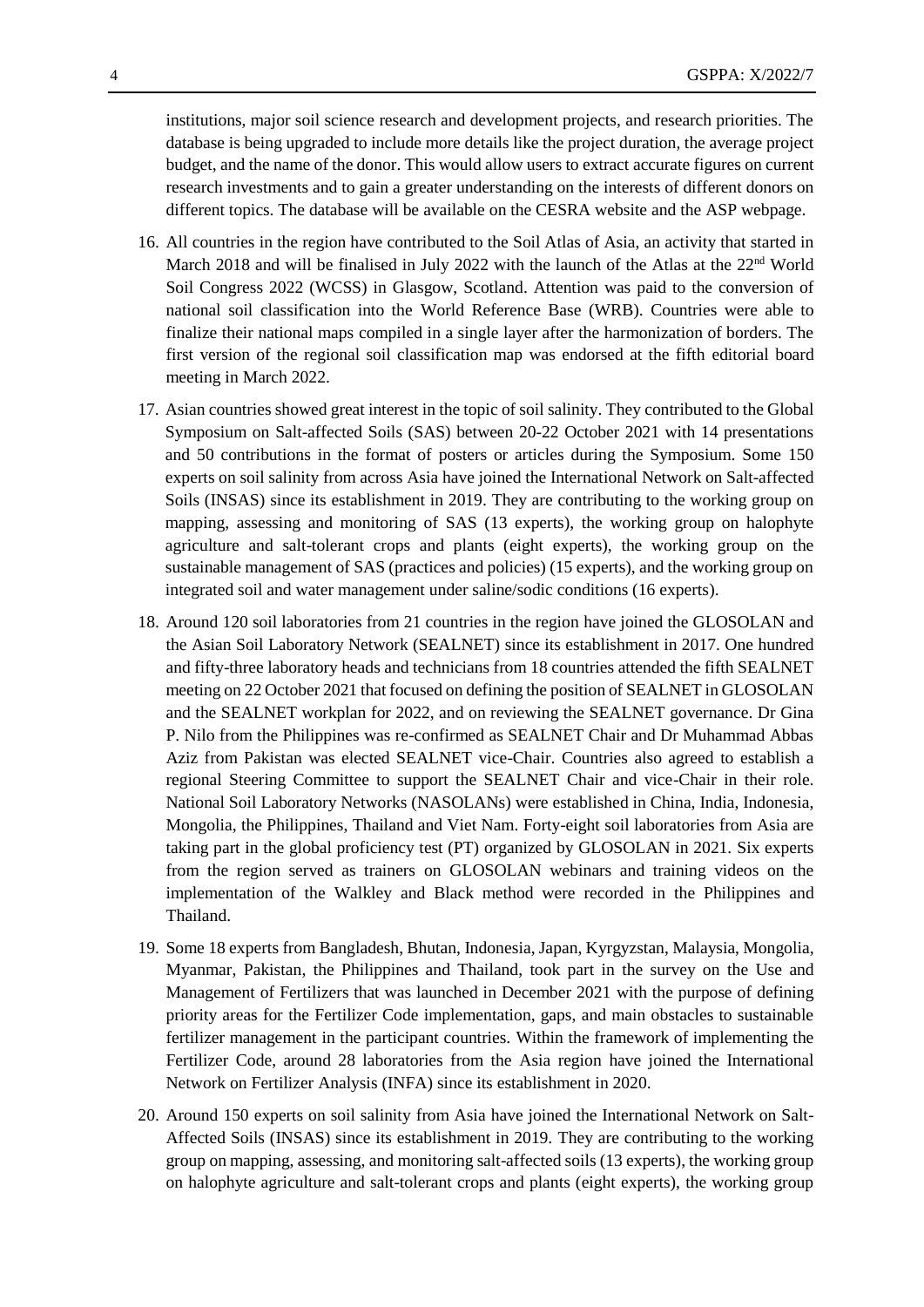on the sustainable management of SAS (practices and policies) (15 experts), and the working group on integrated soil and water management under saline/sodic conditions (16 experts).

- 21. Around 240 experts on soil biodiversity from the Asian region have joined the International Network on Soil Biodiversity (NETSOB) since its establishment in 2021. One expert from India is on the Scientific Committee of the Working Group on the economics of soil biodiversity. The working group is currently finalizing their workplan for the period 2022-2024 prior to implementing it.
- 22. A workshop on creating/maintaining national soil databases and soil property mapping was provided to the Asian Food and Agriculture Cooperation Initiative (AFACI) countries – Bangladesh, Bhutan, Cambodia, Indonesia, Republic of Korea, Kyrgyzstan, Laos, Mongolia, Myanmar, Nepal, the Philippines, Sri Lanka, Thailand, and Viet Nam – in November 2021. Additionally, the GSP Secretariat supported countries by releasing video tutorials on the topic. Gridded soil maps were prepared for soil organic carbon (SOC) mapping, sequestration modelling and soil salinity mapping.
- 23. AFACI countries also benefitted from another workshop on soil data management aiming at providing countries with the tools and methods for updating, cleaning, standardizing, quality control and sharing their soil databases with FAO was organised in February 2022.
- 24. After contributing to the global soil organic carbon map (GSOCmap), all countries from the Asian region are providing information to be contained on the global soil organic carbon sequestration (GSOCseq v1.0 and v1.1) map and on the global soil salinity (GSASmap v1.0) map. Efforts are currently being made to progress in the realization of the global black soil distribution map (GBSmap v1.0).

#### **7.3 Near East and North African Soil Partnership (NENA)**

- 25. The seventh meeting of the NENA Soil Partnership was held virtually in March 2022. The meeting aimed to a) update the national focal points on the vision of the new GSP framework 2022-2030 and on GSP activities of regional interest, b) inform each other on national activities on soil, including the establishment of the national soil partnerships, c) brainstorm on which activities to implement in the region in 2022, and d) update participants on the implementation of the regional TCP/RAB/3802 project on "Capacity development for sustainable management of soil resources in the NENA region to achieve the Sustainable Development Goals". In this regard, the project is on track in delivering training on digital soil mapping and in producing national soil property maps, and in assessing laboratory capacities and needs, and in providing training tailored on each laboratory specific needs. This is overall true in all beneficiaries (Iraq, Jordan, Lebanon, Morocco, Oman, Sudan, Syria, Tunisia, Yemen and Palestine) but Egypt and Iran in which the governments are still to clear the project document or approve the implementation of project activities. NENA Soil Partnership countries showed great interest especially in the implementation of RECSOIL and the Global Soil Doctors Programme. The Partnership agreed to meet again in June to discuss how to revise its governance and set up its workplan based on the decision of the 10th GSP PA and factoring in the new GSP Action Framework for 2022-2030.
- 26. In December 2021, the NENA region organized more than 25 events to celebrate WSD in the region.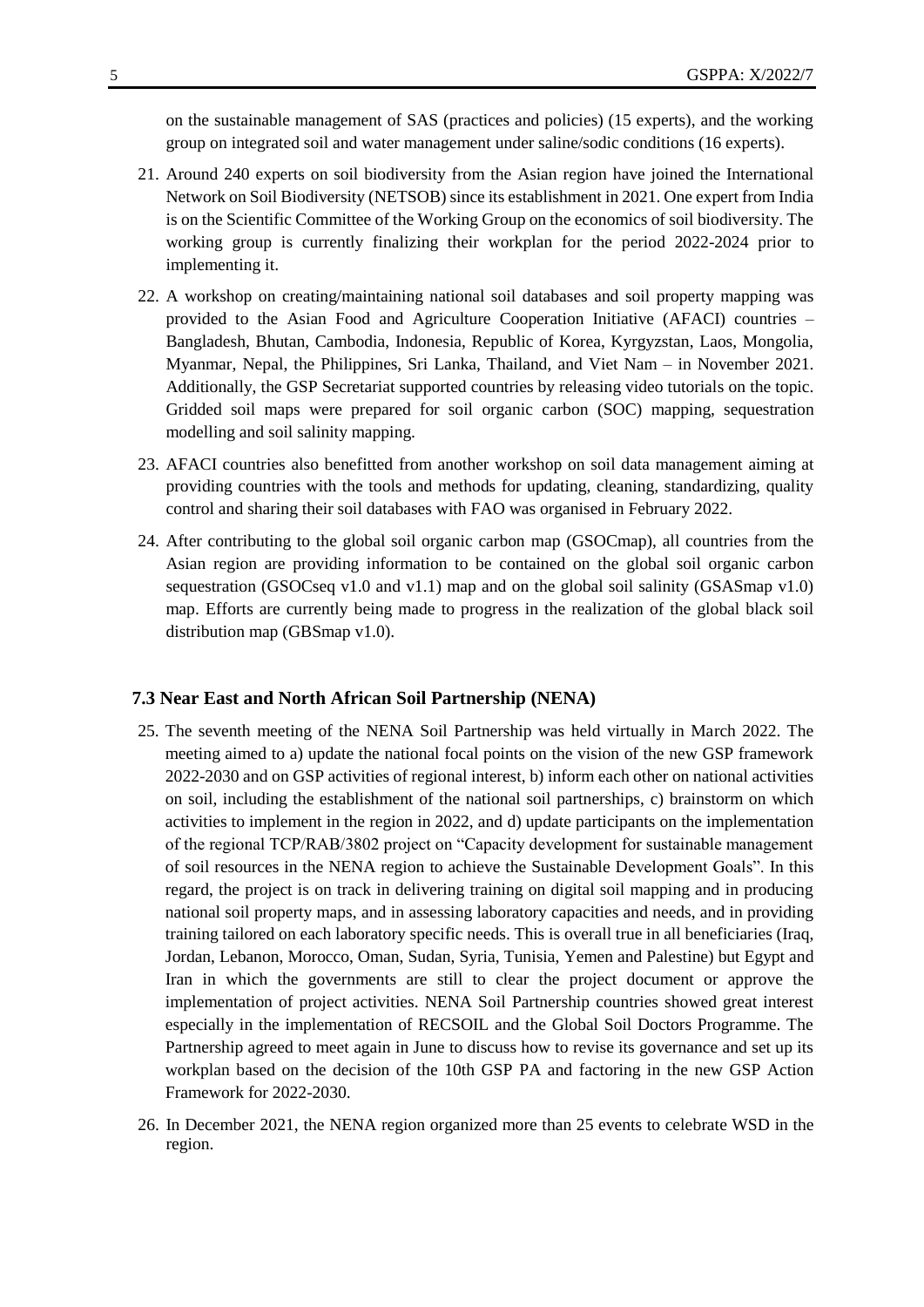- 27. The NENA Soil Partnership is publishing three policy briefs on a) soil fertility and the implementation of sustainable soil management (SSM) to boost soil productivity, b) the best practices to prevent soil erosion including water harvesting, and c) conservation agriculture and carbon sequestration, which aim to raise awareness among policymakers on the need to protect soil resources and mobilize financial resources. Another two policy briefs on life and soil biodiversity, and soil pollution in NENA countries are being finalized.
- 28. A call was launched to identify NENA countries with an interest in implementing the Global Soil Doctors Programme. Countries that expressed an interest in implementing the Programme are Bahrain and Morocco. Once a promoter is identified in each country, selected experts will be trained on the use of the Programme's materials to train farmers to become Soil Doctors.
- 29. Because of the limited presence of black soils in the region, only Syria participated in the activities of the International Network of Black Soils (INBS). In this regard, Syrian experts are contributing to writing a report on the Global Status of Black Soils and provided their national map for the Global Black Soil Distribution map.
- 30. The regional database on Soil Research and Development prepared by the ASP was shared with the Pillar 3 Chair for NENA, Mr Bahram Taheri from Iran. The database aims to compile information on leading/core soil science research and development institutions, major soil science research and development projects, and research priorities.
- 31. Countries in the Near East have been contributing to the Soil Atlas of Asia, an activity that started in March 2018 and will conclude in July 2022 with the launch of the Atlas at the World Soil Congress in Glasgow. Great attention was paid to the conversion of national soil classification into the WRB 2014. Countries were supported in the finalization of their national maps that have been compiled in a single layer after the integration of borders. The first version of the regional soil classification map was endorsed at the fifth editorial board meeting in March 2022.
- 32. Around 80 soil laboratories from 19 countries across the region have joined the GLOSOLAN and the Near East and North African Soil Laboratory Network (NENALAB) since its establishment in 2020. Forty-six laboratory heads and technicians from 14 countries attended the second NENALAB meeting on 28 October 2021 that focused on defining the position of NENALAB in GLOSOLAN and the NENALAB workplan in 2022, to discuss the possibility of creating a NENALAB Steering Committee to support the NENALAB Chair and vice-Chairs in their role. The [terms of reference](https://www.fao.org/3/cb7824en/cb7824en.pdf) (ToRs) for this new position were endorsed at the fifth GLOSOLAN meeting since they are common to all regions. The NENALAB Steering Committee is composed of Ms Yara Khairallah from Lebanon and Mr Fassil Kebede from Morocco. National Soil Laboratory Networks (NASOLANs) were established in the Islamic Republic of Iran and the Syrian Arab Republic. Some twenty soil laboratories from the NENA region took part in the global proficiency test (PT) organized by GLOSOLAN in 2021. Three experts from the region served as trainers on GLOSOLAN webinars.
- 33. Six experts from Iraq, Lebanon, Syria, Sudan, the United Arab Emirates (UAE) and Palestine, answered the survey on the Use and Management of Fertilizers that was launched in December 2021 with the purpose of defining priority areas for the implementation of the Fertilizer Code, tackling gaps, and some of the main obstacles to sustainable fertilizer management in the participating countries. In the framework of implementing the Fertilizer Code, around 14 laboratories from the NENA region have joined the International Network on Fertilizer Analysis (INFA) since its establishment in 2020.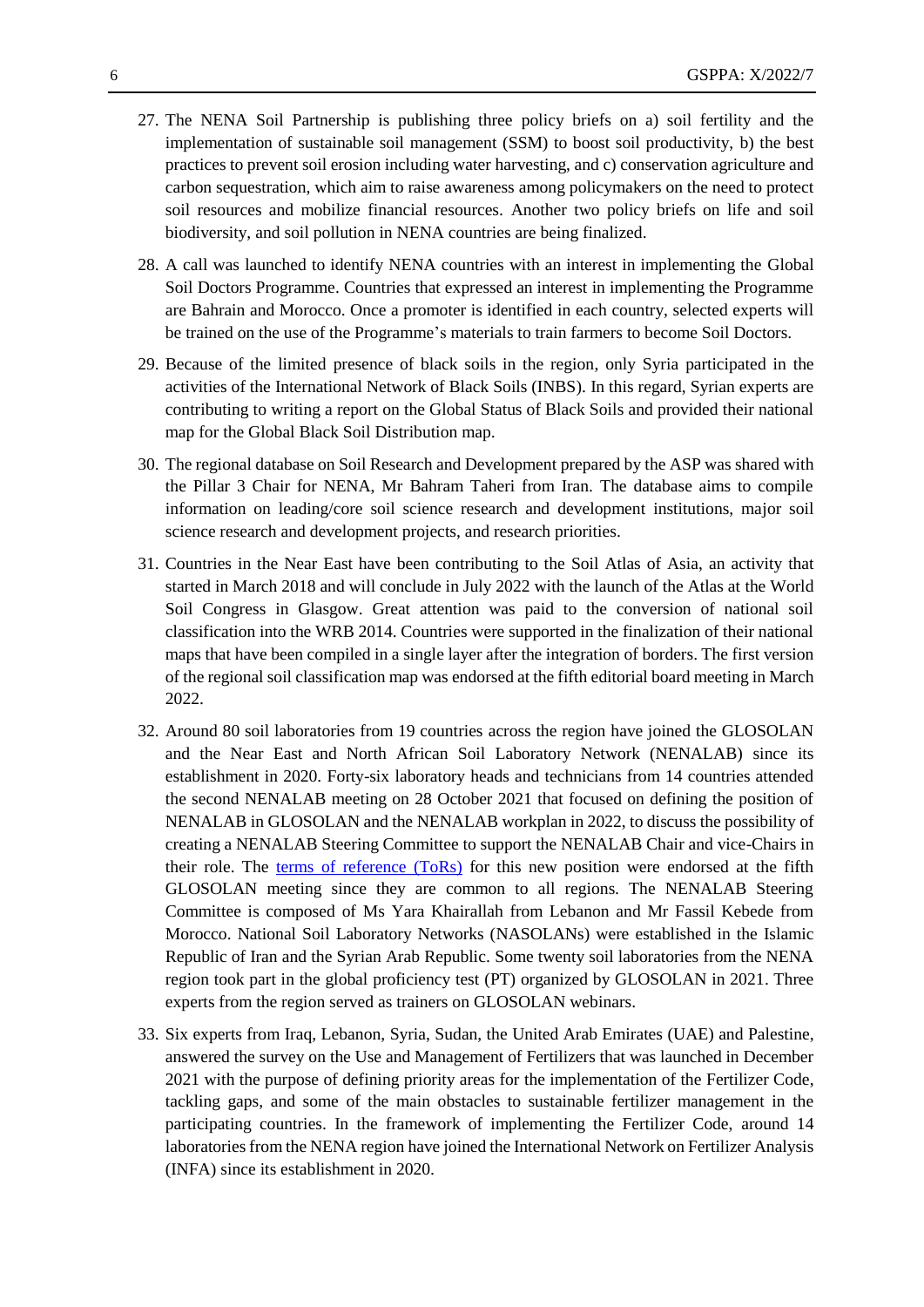- 34. NENA countries showed interest in the topic of soil salinity. They contributed to the Global Symposium on Salt-Affected Soils held between the 20-22 October 2021 giving six presentations and producing eight posters plus articles covering the proceedings of the Symposium. Around 140 NENA experts on soil salinity have joined the International Network on Salt-Affected Soils (INSAS) since its establishment in 2019. They contribute to the working group via mapping, assessing and monitoring SAS (22 experts), the working group on halophyte agriculture and salt-tolerant crops and plants (made up of seven experts), the working group on the sustainable management of salt-affected soils (practices and policies with 16 experts), and the working group on integrated soil and water management under saline/sodic conditions (11 experts).
- 35. Around 30 experts on soil biodiversity from the NENA region have joined the International Network on Soil Biodiversity (NETSOB) since its establishment in 2021. One expert from Egypt is on the Scientific Committee of the Working Group on the sustainable use, management, and conservation of soil biodiversity. The working group is currently finalizing their workplan for the period 2022-2024 prior to the implementation phase.
- 36. After contributing to the global soil organic carbon map (GSOCmap), all countries from the NENA region are adding to the global soil organic carbon sequestration (GSOCseq v1.0 and v1.1) map and to the global soil salinity (GSASmap v1.0) map. The GSP Secretariat is supporting their work by providing online workshops. Efforts are also underway to make progress with the creation of the global black soil distribution map (GBSmap v1.0).
- 37. The Chair of NENA and other soil scientists from the region are part for the OEWG of the Action Framework 2022-2030 and contributed to the development of this new strategic document.

#### **7.4 European Soil Partnership (ESP)**

- 38. A new ESP Secretariat was established at the Johann Heinrich von Thünen Institute, Germany's Federal Research Institute for Rural Areas, Forestry and Fisheries, to support and facilitate the activities of the Partnership.
- 39. The EU Soil Strategy 2030 was published in November 2021. It foresees the development of a legislative proposal to map and restore unhealthy soils, based on a set of soil indicators. The strategy and its implementation are embedded in the EU Green Deal, which involves a series of policies and indicators encompassing the Zero Pollution Action Plan, the European Climate Law, Farm2Fork Strategy, and the Common Agricultural Policy. This strategy involves the foundation of the Coalition of Action 4 Soil Health (CA4SH) as the network of networks on soil in Europe; with the GSP and the ESP being considered as important partners.
- 40. Several research projects have recently analysed the capacity of countries and at EU-level to monitor the condition of soils, these include: the European Joint Programme Soil (EJP) for agricultural soils, and the HoliSoils project for forest soils with a focus on carbon monitoring. The information discussed towards a European soil monitoring system by Working Groups recently formed in support of the European Soil Observatory (EUSO), is positioned within the EU's Joint Research Centre (JRC). Regarding a soil data infrastructure in Europe, the EJP Soils project, as well as the European Environment Agency (EEA), are continuing to investigate the use of the INSPIRE Directive to enable geospatial data on the environment exchanges, while the needs of the Global Soil Information Systems (GLOSIS) are also under review.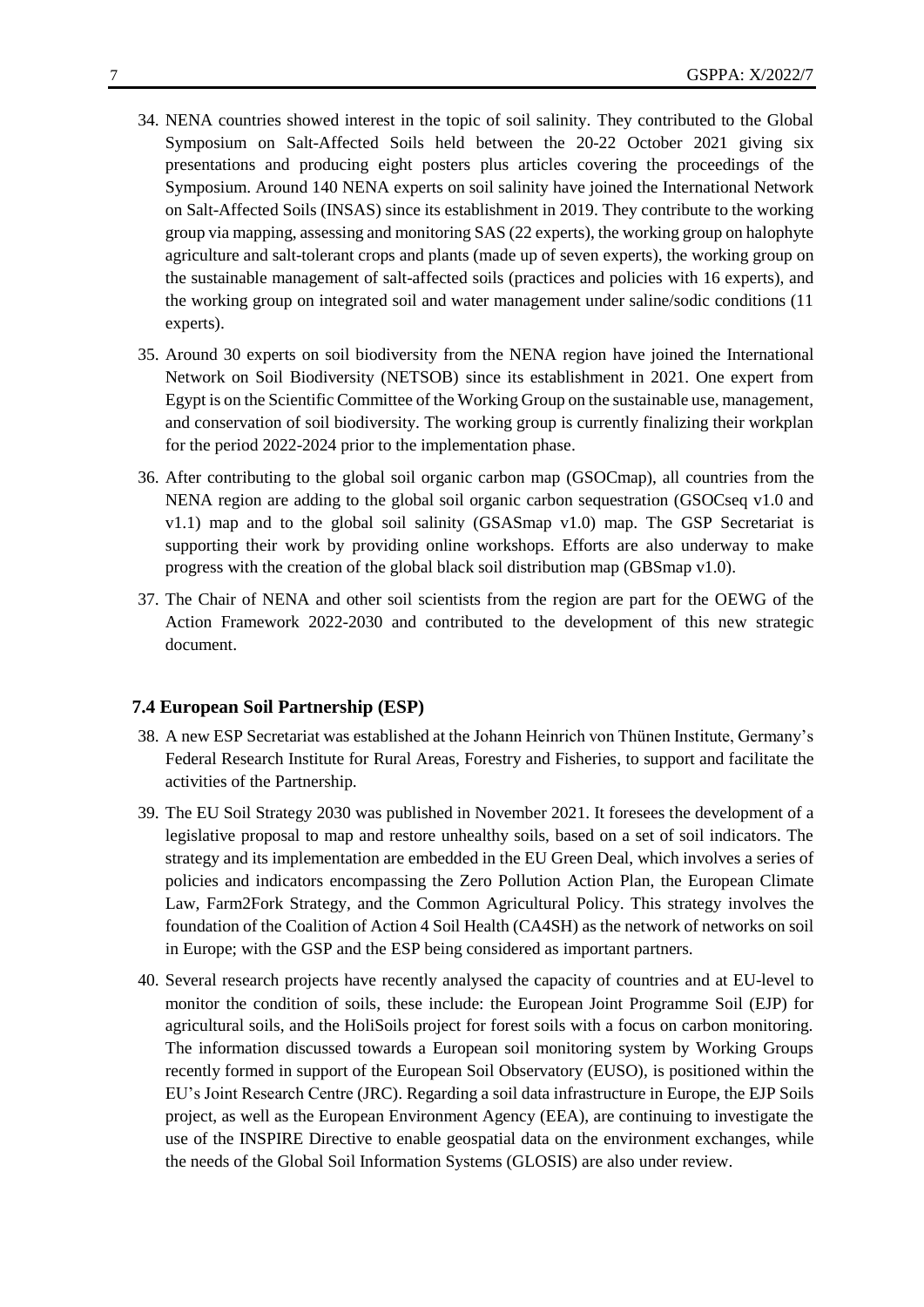- 41. In order to develop concrete and innovative solutions to protect soils, one of the five missions for the Horizon Europe, EU research and innovation programme focusses on "A Soil Deal for Europe". The programme foresees the establishment of 100 living labs and lighthouses to lead the transition towards healthy soils by 2030. Several mission targets closely connect with the objectives of the GSP, namely, to promote soil ecosystem services, to detect degraded soils, and to promote SSM. In specific support of such actions, ESP Pillar 3 has been involved in an analysis of the structure and effectiveness of soil science to fulfil the knowledge needs of this process.
- 42. Many ESP experts are involved with GSP networks like EUROSOLAN, INBS, INSAS, INSII, and NETSOB which are currently chaired by ESP members.
- 43. Around 175 soil laboratories from 41 countries in the region have joined the Global Soil Laboratory Network (GLOSOLAN) and the European and Eurasian Soil Laboratory Network (EUROSOLAN) since its establishment in 2019. Seventy-six laboratory heads and technicians from 29 countries attended the third EUROSOLAN meeting on 27 October 2021 that focused on defining the position of EUROSOLAN in GLOSOLAN and the EUROSOLAN workplan in 2022, and on reviewing on the EUROSOLAN governance. Due to the need to improve the communication with Russian speaking countries, EUROSOLAN agreed to have two vice-Chairs, one to represent European countries and one to represent Eurasian countries. Ultimately, Ms Marija Romić from Croatia was elected EUROSOLAN Chair, Mr Oğuz Can Turgay from Turkey was elected EUROSOLAN vice-Chair for European countries and Ms Elena Shamrikova from the Russian Federation was elected EUROSOLAN vice-Chair for Eurasian countries. Countries also agreed to establish a regional Steering Committee to support the EUROSOLAN Chair and vice-Chairs in their role. The ToRs for this new position were endorsed at the 5th GLOSOLAN meeting since they are common to all regions. The EUROSOLAN Steering Committee is composed by Ms Ágnes Nagy from Hungary, Mr Christian Hartmann from France, Ms Špela Velikonja Bolta from Slovenia, Mr Aldis Butlers from Latvia, and Mr Giorgi Ghambashidze from Georgia.
- 44. A roadmap towards a new Subregional soil partnership for the Western Balkans has been prepared and is expected to be created in 2022.
- 45. The Subregional Soil Partnership for Eurasia (EASP) has advanced its [workplan,](https://www.fao.org/3/ca7794en/ca7794en.pdf) updated in 2019. Experts from the region contributed to the publication of the book on [Sustainable](https://www.fao.org/documents/card/ru/c/cb5827ru)  [management of soil resources in the Eurasian region.](https://www.fao.org/documents/card/ru/c/cb5827ru)
- 46. As part of the regional priorities, Eurasian countries have contributed to the Global maps of saltaffected soils and black soil distribution, as well as in the preparation of the Global Status of Black Soils.
- 47. The Government of Uzbekistan was the initiator and one of the co-organizers of the Global Symposium on Salt Affected Soils (GSAS), held in October 2021. Due to the COVID-19 pandemic, the GSAS could not be organised in person in Uzbekistan as originally planned. However, the Government of Uzbekistan organized a face-to-face event in parallel to the Symposium to facilitate the attendance of multiple national experts, thus contributing to enhance their capacities and facilitate the transfer of knowledge between Uzbek and international experts.
- 48. The sixth plenary meeting of the EASP scheduled in October 2021 was postponed to March 2022 pending the materialization of resource mobilization efforts to implement SSM.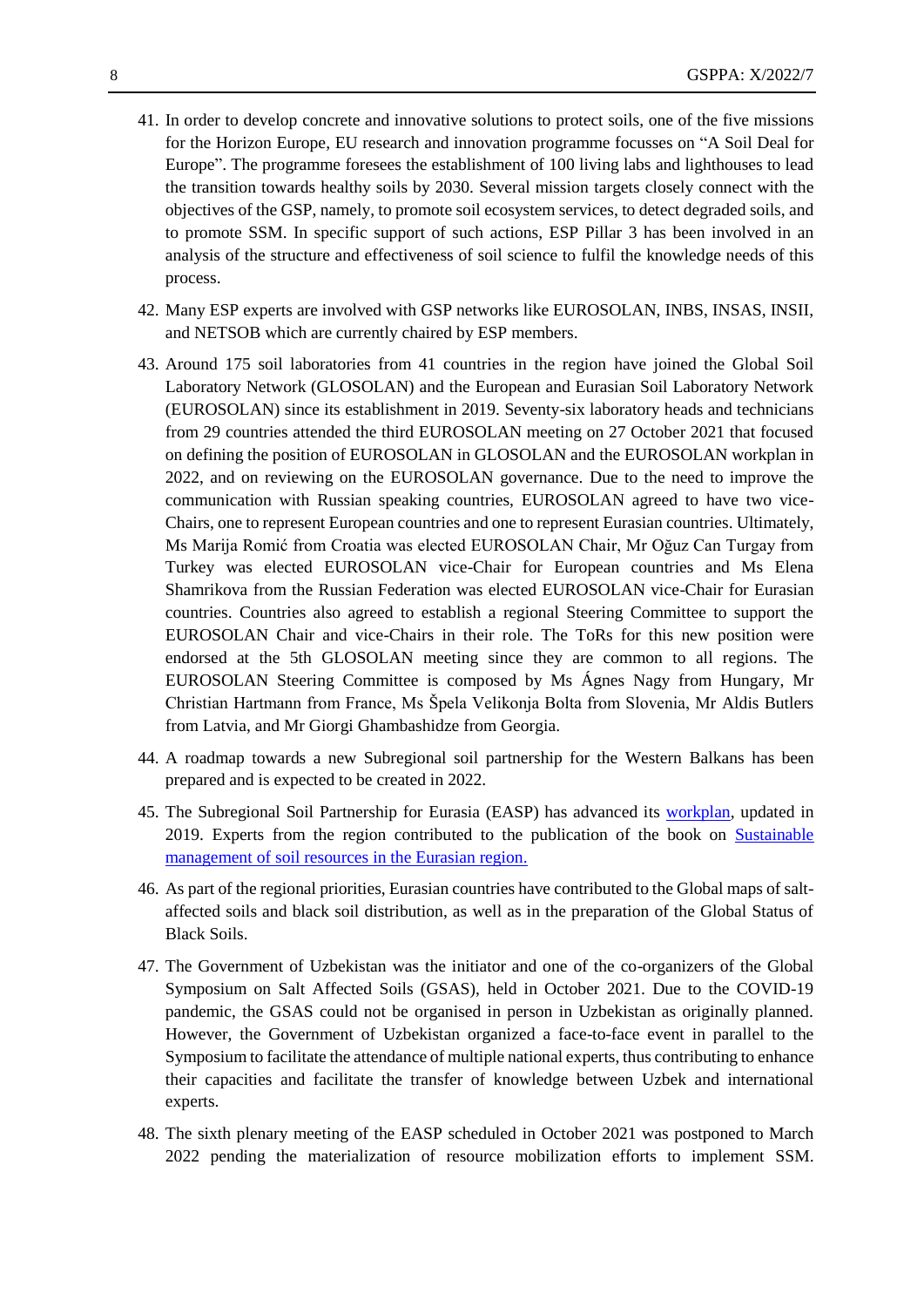Unfortunately, the conflict in the region forced the meeting to be postponed to an indefinite date, as the participation of all members could not be guaranteed.

49. The Subregional Soil Partnership for the Pyrenees (ASPyr), established in May 2021, has initiated its activities in three main areas: awareness-raising, the collection of soil information, and soil erosion. ASPys members have prepared and submitted two micro-projects to a call from the Working Community of the Pyrenees on the elaboration of soil information for the public along long-distance routes and on the Camino de Santiago; and the elaboration of a 1:400,000 soil map with existing information (Spain-France-Andorra), to identify the gaps in soil surveys. The proposals have been jointly developed by the *Association Française de l'Étude des Sols* (AFAS) and the *Sociedad Española de la Ciencia del Suel*o (SECS).

#### **7.5 Latin American and the Caribbean Soil Partnership (ASLAC)**

- 50. The ASLAC elected its new chair, Ms Sol Ortiz, focal point for Mexico and reviewed the composition of its Steering Committee at the eight regional meeting held virtually in July 2021.
- 51. A [regional webinar](https://www.fao.org/global-soil-partnership/resources/events/detail/en/c/1470534/) for the WSD 2021 celebration was held between the 2-3 December 2021 in collaboration with the FAO Regional Office in Chile and the FAO Subregional Office for Mesoamerica in Panama. The event was attended by more than 1 000 participants and consisted of presentations on the global soil salinity map, the global soil organic carbon (SOC) sequestration potential map and ongoing sustainable management projects in the region.
- 52. To mark WSD, the region organized around 130 events, and Brazil and Mexico ranked  $4<sup>th</sup>$  and 5<sup>th</sup> in the world in terms of the number of events organized. The region also had one of the highest outreach rates of across social media and press.
- 53. The activities of the Sustainable Soil Management Group were addressed mainly through the regional TCP project, "Actions for the climate management of agricultural ecosystems with emphasis on water and soil", launched on 25 November 2020. A regional database was created with more than 100 surveys on Sustainable Soil and Water Management Practices. The database shows the most implemented practices in the region, the time of application, the profile of implementing actors, etc. To validate the practices, pilots were established in eight countries: Argentina, Colombia, Costa Rica, Ecuador, Nicaragua, Paraguay, Uruguay, and Venezuela; where the Sustainable Soil Management Assessment Protocol (FAO, 2020) will be applied. These pilots include different land uses, agroecological zones and types of practices. In this regard, a workshop was held to explain the draft idea of the technical Manual of the SSM Protocol in December 2021. A collaboration recently started with the FAO Regional Office, to manage the Soil Community of Practice for Latin America and the Caribbean.
- 54. Activities carried out by the Soil Mapping and Information Group continue to be strengthened in the region, thanks to advances in salinity and carbon sequestration potential maps. An important regional mapping group has been consolidated, to target the actions agreed on in the workplan. At the regional level, several activities were developed, such as a) revision and updating of soil data in the Latin America and Caribbean Soil Information System (SISLAC), b) updating of Ecuador's soil database with more than 13 000 soil profiles, c) updating of the database and digital mapping of soil texture in Colombia, d) provision of free workshops on digital soil mapping, e) digital erosion mapping in Bolivia and Peru, f) digital mapping of soil texture in Argentina, and g) digital update of the soil map of Uruguay.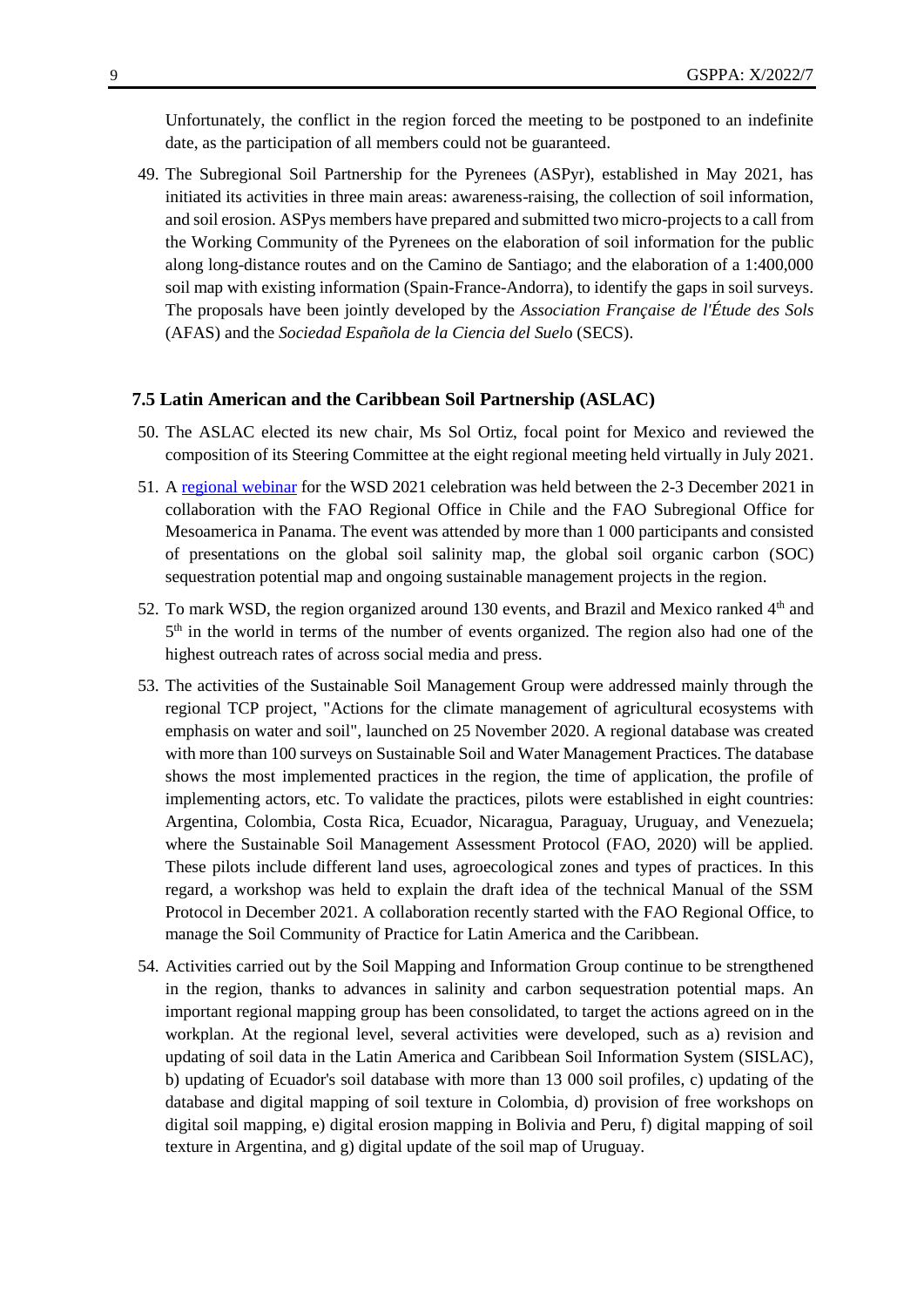- 55. Progress is being made in the implementation of International Code of Conduct for Fertilizer Use and Management in a collaborative and participatory manner by defining priority actions and products to be achieved. Interest was identified in moving towards the standardization of biofertilizers and focusing on the potential synergies between the different countries in the region in terms of training experiences, technical advances, and standardization. The [video](https://youtu.be/LIlUmHhapyI) on the fertilizer code was published in Spanish and a regional action plan will be developed based on the results obtained from the survey on the implementation of the "Fertilizer Code". A regional webinar "RECSOIL and sustainable management of nitrogen fertilizers: from concept to practice" will be proposed to disseminate sustainable land management (SLM) practices focused on reducing greenhouse gas (GHG) emissions and environmental pollution while sequestering organic carbon in soils. Since most nitrous oxide emissions come from agricultural activities, the webinar will focus on the efficient use of nitrogen fertilizers.
- 56. The roadmap for the implementation of the Global Soil Doctors Programme was presented, a first pilot was implemented in Mexico, and it is being proposed in other ASLAC countries, such as Bolivia, Chile, Colombia, and Costa Rica. Mexico appears as the first promoter of the Programme, and registered on the [map of promoters](https://www.fao.org/global-soil-partnership/resources/highlights/detail/en/c/1470466/) in the region. In October 2021, the posters translated into Spanish were published and progress is being made with the soil kits, which will help with the training process for farmers.
- 57. RECSOIL developed two first concrete activities, in Costa Rica with the pilot implementation of activities in the field and in Mexico with the formulation of a Concept Note for the Green Climate Fund (GCF). The RECSOIL programme is moving on to a field implementation phase, continuing the work done in Costa Rica and Mexico and expanding its activities to Bolivia and probably Ecuador.
- 58. Around 206 soil laboratories from 23 countries in the region have joined the GLOSOLAN and the Latin American and the Caribbean Soil Laboratory Network (LATSOLAN) since its establishment in 2018. Ninety-three laboratory heads and technicians from 19 countries attended the fourth LATSOLAN meeting on 25 October 2021 that focused on defining the position of LATSOLAN in GLOSOLAN and the LATSOLAN workplan in 2022. Countries also agreed on having ToRs for the LATSOLAN Chair and vice-Chair, and the regional Steering Committee common to all Regional Soil Laboratory Networks.
- 59. The LATSOLAN Steering Committee held three meetings in October and December 2021 and in January 2022 to plan and follow up the activities of the Network, and to revise its governance in response to the appointment of Ms Miriam Ostinelli (former LATSOLAN Chair) as GLOSOLAN Chair. Ultimately, Ms María Cristina Suárez Marte from the Dominican Republic accepted the interim position of LATSOLAN Chair until the next elections in 2023.
- 60. Two new National Soil Laboratory Networks were launched in Chile (RENALASCH) and Mexico (MEXOLAN). Experts from LATSOLAN participated in online webinars on the implementation of GLOSOLAN Standard Operating Procedures as trainers and 48 laboratories from the region are participating in the global PT organized by the GLOSOLAN in 2021-22.
- 61. The English-speaking Caribbean subregion remains underrepresented as many countries have not nominated and ratified focal points. It is envisaged that the recently approved project SOILCARE Phase 1 will improve the capacity and heighten the importance of soil. As such, an unidentified objective of the project is to ensure that the remaining countries nominate focal points to the Partnership. At subregional level the project aims to update soil profile information with the creation of a Caribbean Soil Information System (CARSIS) and strengthen analytical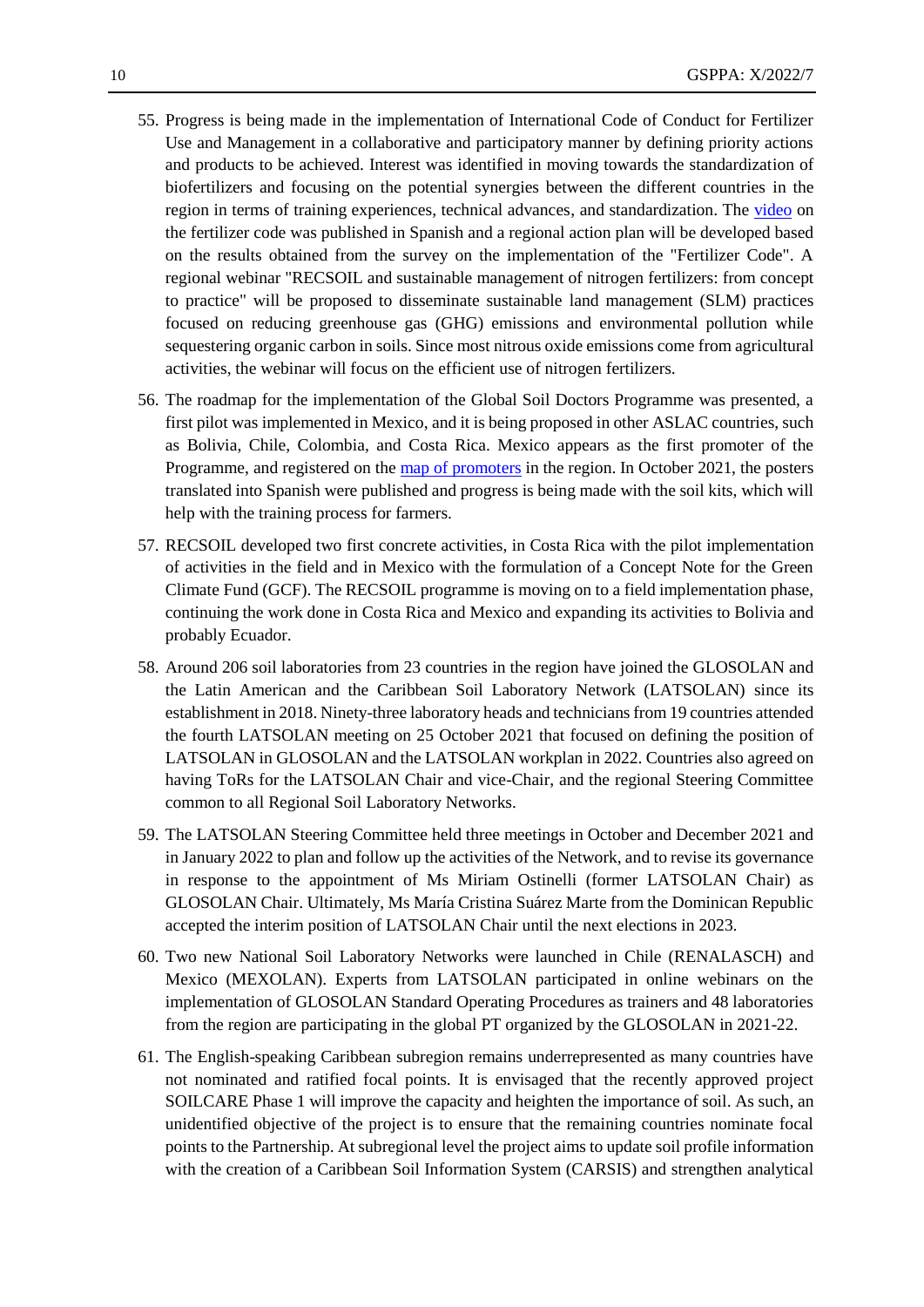capacity and capability through the Caribbean Soil Laboratory Network (CARSOLAN) both aligned and connected to global affiliates. The project also includes several SSM and SLM activities which would serve as pilots with expand opportunities. Additionally, there is a capacity building component that aims to increase awareness and knowledge of soils and their importance at all levels and scales. It is hoped that the Global Soil Doctors Programme can be incorporated. It is also noted that several other projects and programme activities have been ongoing but not adequately reported or easily accessible.

#### **7.6 Pacific Soil Partnership (PSP)**

- 62. The  $5<sup>th</sup>$  PSP meeting was held virtually between the 12 and 13 April 2022 to a) update the national focal points on GSP activities of regional interest, b) inform each other on national activities on soil, and c) prioritise activities for implementation in the region in 2022.
- 63. A call was launched to identify Pacific countries with an interest in implementing the Global Soil Doctors Programme. Countries interested in implementing the programme are Australia to support the programme in the Pacific islands of Fiji and Tonga. Once a promoter is identified in each country, selected experts will be trained on the use of the Programme material to train farmers to become Soil Doctors.
- 64. Around 80 soil laboratories from nine countries in the region have joined the GLOSOLAN and the Pacific Soil Laboratory Network (ASPAC) since its establishment in 2019. The regional network organized its third annual meeting in November 2021 to revise its workplan and position in GLOSOLAN. Four soil laboratories from the Pacific countries are taking part in the global PT organized by GLOSOLAN in 2021 and under implementation in 2022, to assess the quality of the laboratories' analytical performance, especially in determining carbon content in soils.
- 65. Australia is implementing the Australia's National Soil Strategy to inform land management and improve soil conditions, agricultural productivity, and environmental outcomes. In this regard, the country is allocating AUD 54.4 million over two years to support farmers and land managers to access low-cost soil sampling and certified testing in exchange for sharing their data. This new programme will increase the frequency and quality of soil testing by farmers and land managers and provide access to this data through secure national platform, the Australian National Soil Information System (ANSIS). The quality, quantity, and distribution of information across Australia is under review by the Department of Agriculture, Water and the Environment (DAWE). Private and public entities will be paid to provide access to existing soil data to be incorporated onto the ANSIS.

The Soil Science Challenge Grants Program and the National Soil Package will provide support (1) to researchers to address fundamental gaps in soil science and improve understanding of how to better manage Australia's soil resources, (2) to develop a new accreditation in soil science, and (3) for projects that promote and support the adoption of best practice in sustainable land management. A new National Land Management Classification System will also be established, and CSIRO will release a Soil Spectral Analysis Platform in the latter part of 2022, based on the transformation and harmonisation of NIR/MIR spectra from multiple laboratories.

The Australian Government is also developing a five-year National Soil Action Plan to set out how programs and policies will be delivered by all Australian governments. The Department of Industry, Science, Energy and Resources and CSIRO are undertaking the re-sampling of a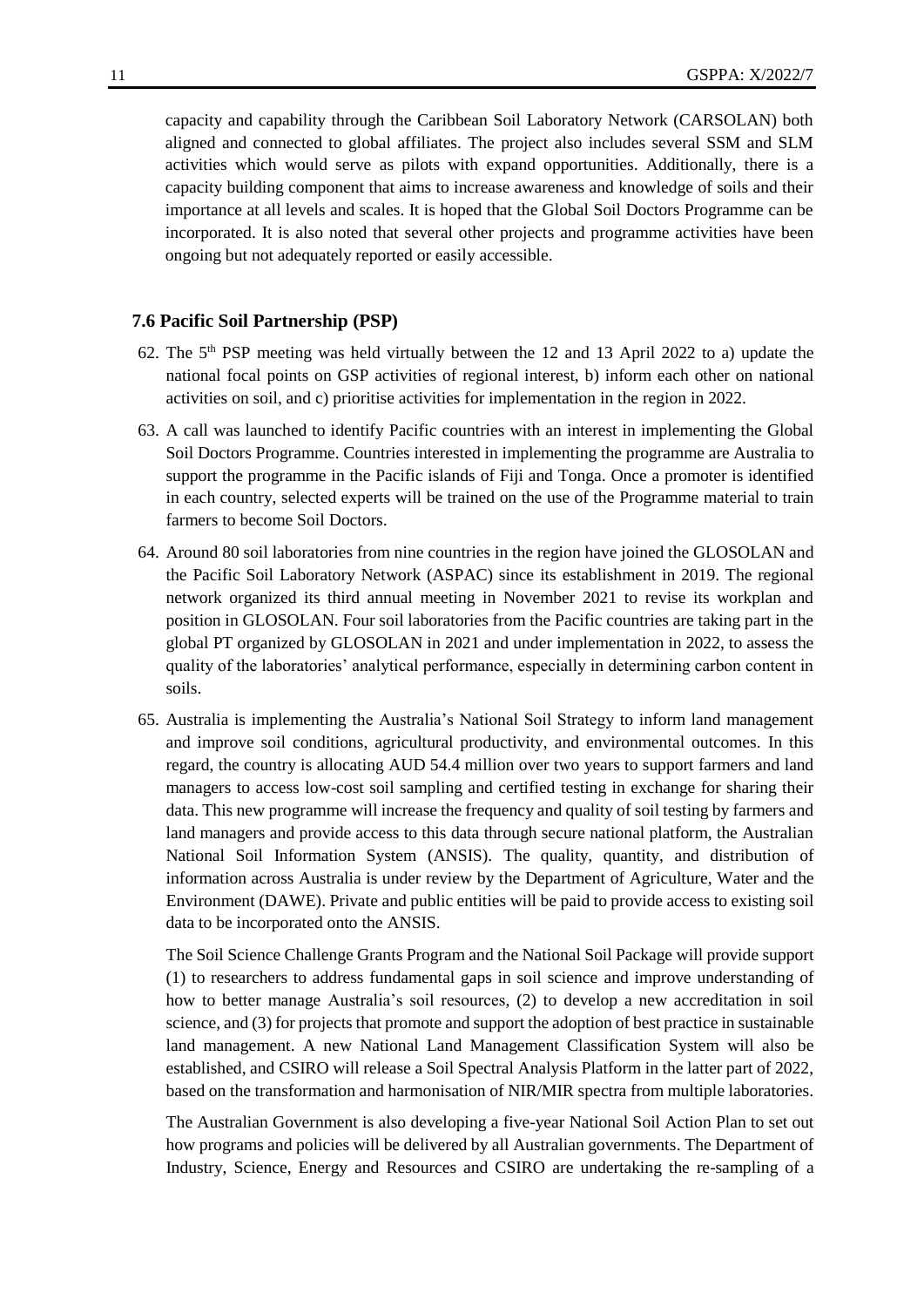national wide set of soil carbon sites to assess change since the original sampling in 2011, and to provide baseline and research data for the calibration and implementation of new soil carbon measurement and sequestration projects.

- 66. The Pacific Soils Portal has been open to the public for over two years, delivering the best available legacy soils data and knowledge for Fiji, Kiribati, Tonga, and Tuvalu. Usage levels have been slowly increasing to about 100 users per month potentially including a significant fraction of academic/student and ex-patriot users from the Pacific. Although modest by international standards, over 1 200 users undertaking nearly 3 000 sessions averaging eight minutes in duration which suggests a high level of engagement. Recent developments include adding another 84 legacy soil profile data points for Fiji: 75 from Nadi Forest soil reports and nine from the Seaqaqa Research Station of the Department of Scientific and Industrial Research (DSIR) soil report. At the same time the soil reports were improved to better organize the data and improve readability. A Phase II proposal has been submitted to ACIAR via CSIRO to load Vanuatu soils data to the portal, introduce raster digital soil mapping products and add more contemporary proximally sensed soil profile data. Discussions have also been held with the New Zealand Ministry of Foreign Affairs and Trade (MFAT) regarding expanding geographic coverage to include the Cook Islands and Niue for which legacy data is available and, which would require minimal harmonization to add to the Pacific Soils Portal.
- 67. A very large soil mapping programme is underway and carried out by Manaaki Whenua Landcare Research, New Zealand with 23 regional surveys. S-map now covers 37.1 percent of New Zealand, including 67.7 percent of "multiple use land". Technical advice was also provided to the World Soil Data Centre regarding the development of GLOSIS and contributions were made to various soil ontology initiatives. Data Privacy and indigenous data sovereignty – soil data ownership, soil data privacy and Māori data sovereignty continue to be of national interest and the resulting policies may affect what soil data can be released for use nationally and internationally. There has been a major refresh of the [MWLR Soil Portal](https://soils.landcareresearch.co.nz/) and work continues on the new version of NZ Soil Description Handbook and improved farm scale soil mapping protocols. MWLR is part of the international ring test of soil spectroscopy [\(Soil.Spectroscopy](https://soilspectroscopy.org/)  [4 Global Good\)](https://soilspectroscopy.org/), both NIR and MIR, led by the Woodwell Climate Research Centre. This initiative is aligned with the GSP's activities and thee GLOSOLAN spectroscopy working group.
- 68. The FAO Koronivia Joint Work on Agriculture initiative hosted five webinars on a) soil organic carbon (SOC); b) improved nutrient use and water use c) improved livestock systems including biogas and its use for soil improvement; d) adaptation options; and e) soil testing and its adaptation benefits. Palintest SKW 500 soil test kits were ordered for each FAO country and enough Hanna NPK test kits to test 250 samples.
- 69. In Tonga, with CSIRO and SPC, 12 soil management training events were conducted including the use of the Palintest kit and had over 200 participants. These were the foundations for starting farmer field schools and the GSP's Soil Doctor Programme. Staff are now engaged in analysis of the ash from the volcanic eruption and the subsequent tsunami – in Tonga. The CSIRO led ACIAR Pacific Soils Project has been working in Fiji, Kiribati, Samoa, Tonga and Tuvalu and implementing training associated with the Soil Doctor Programme.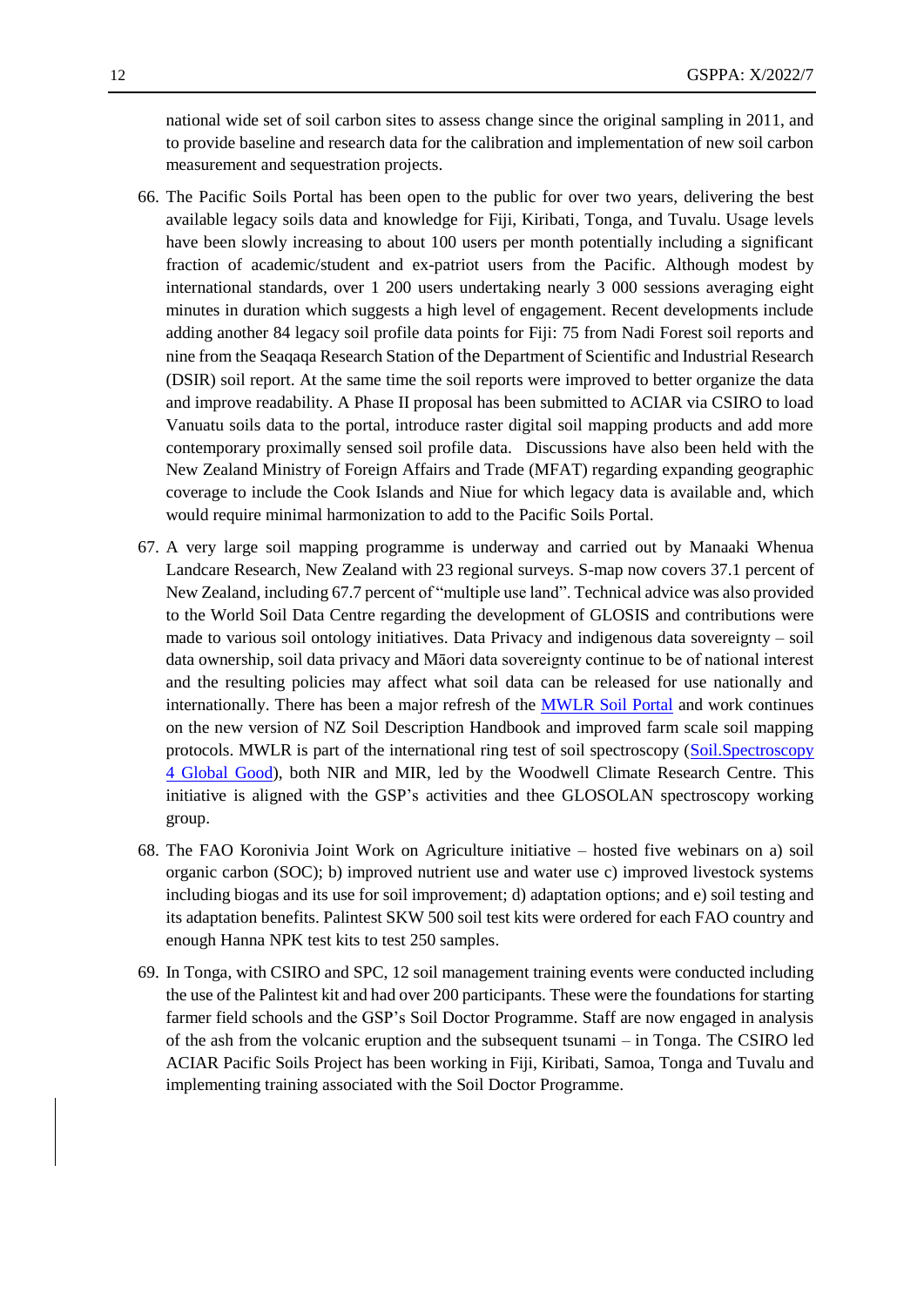#### **7.7 North American Soil Partnership (NSP)**

- 70. The NSP which is made up of scientists from both Canada and the United States, has actively contributed to the INBS, completing mapping of North America and drafting chapters for the GSP's black soils publication.
- 71. Canada and the United States have completed the salinized soils mapping and affiliated reports and documents for North American SAS for the Global Soil Salinity Map initiative.
- 72. Scientists and policymakers from Canada and the United States participated in and co-organized the FAO Global Symposia on Soil Biodiversity in April 2021 and presented research opportunities for the GSP and attendees.
- 73. The Secretariat for the [Global Soil Biodiversity Initiative](https://www.globalsoilbiodiversity.org/) (GSBI), based at Colorado State University, in the United States, is a partner of the GEOBON Soil Observation Network [\(SoilBON\)](https://monitor.soilbon.org/) and the Food Web research team. Additionally, the Convention on Biological Diversity (CBD) is engaged through a GSBI Secretariat and Scientific Advisory Committee position statement on the importance of the inclusion of soil biodiversity science in the Conference of the Parties (COP).
- 74. Government agencies from the United States released an announcement regarding the United States Department of Agriculture's (USDA) Agricultural Research Service (ARS) Agency on Soil Biology and Soil Health Research Team on WSD 2021 via social media including on Twitter, Facebook and the USDA website. Additionally, members of the Faculty of Land and Food Systems at the University of British Columbia in Canada made it to first place in the Food and Agricultural Organization's (FAO) WSD booklet contest with their entry: ["The Beetle: A](https://www.fao.org/world-soil-day/booklet-contest/en/)  [Salty Soil Journey"](https://www.fao.org/world-soil-day/booklet-contest/en/).
- 75. Agriculture and Agri-Food Canada (AAFC) and other Canadian organizations, including the Canadian Society of Soil Science (CSSS) and Soil Conservation Council of Canada (SCCC), promoted WSD on a variety of platforms (Twitter, Facebook, press releases, newsletters).
- 76. Universities and government agencies in the USA are taking part in an effort to quantify soil carbon storage phenomena and potential in the USDA designated Conservation Reserve Program sites, specifically wetlands, grasslands, and forests.
- 77. The GSBI secretariat, a partner of the GSP, co-sponsored the launch of the NETSOB on 17 December 2021. Many scientists in the USA and Canada are leading this effort, including Zoë Lindo from the Western University of Canada, chairperson of the working group on sustainable use and management of soil biodiversity, and Diana Wall from GSBI, is the NETSOB board member.
- 78. Within the United States, the USDA and partner research agencies, especially the USDA's Natural Resources Conservation Service (NRCS), Agricultural Research Service (ARS), and the National Institute of Food and Agriculture (NIFA) as well as the National Science Foundation support activities and collaborations that are closely aligned with those of Pillar 3 of the GSP.
- 79. Canada's Agricultural Climate Solutions (ACS) program includes the establishment of a Canada-wide network of regional collaborations led by farmers and including scientists and other stakeholders. These collaboration hubs, also known as "Living Labs" will develop and share farming practices that best store carbon, reduce greenhouse gas emissions (GHG), and mitigate climate change. Since the "Living Labs" concept was endorsed by G20 Ministers of Agriculture in 2018, efforts continue to advance this approach regionally and globally through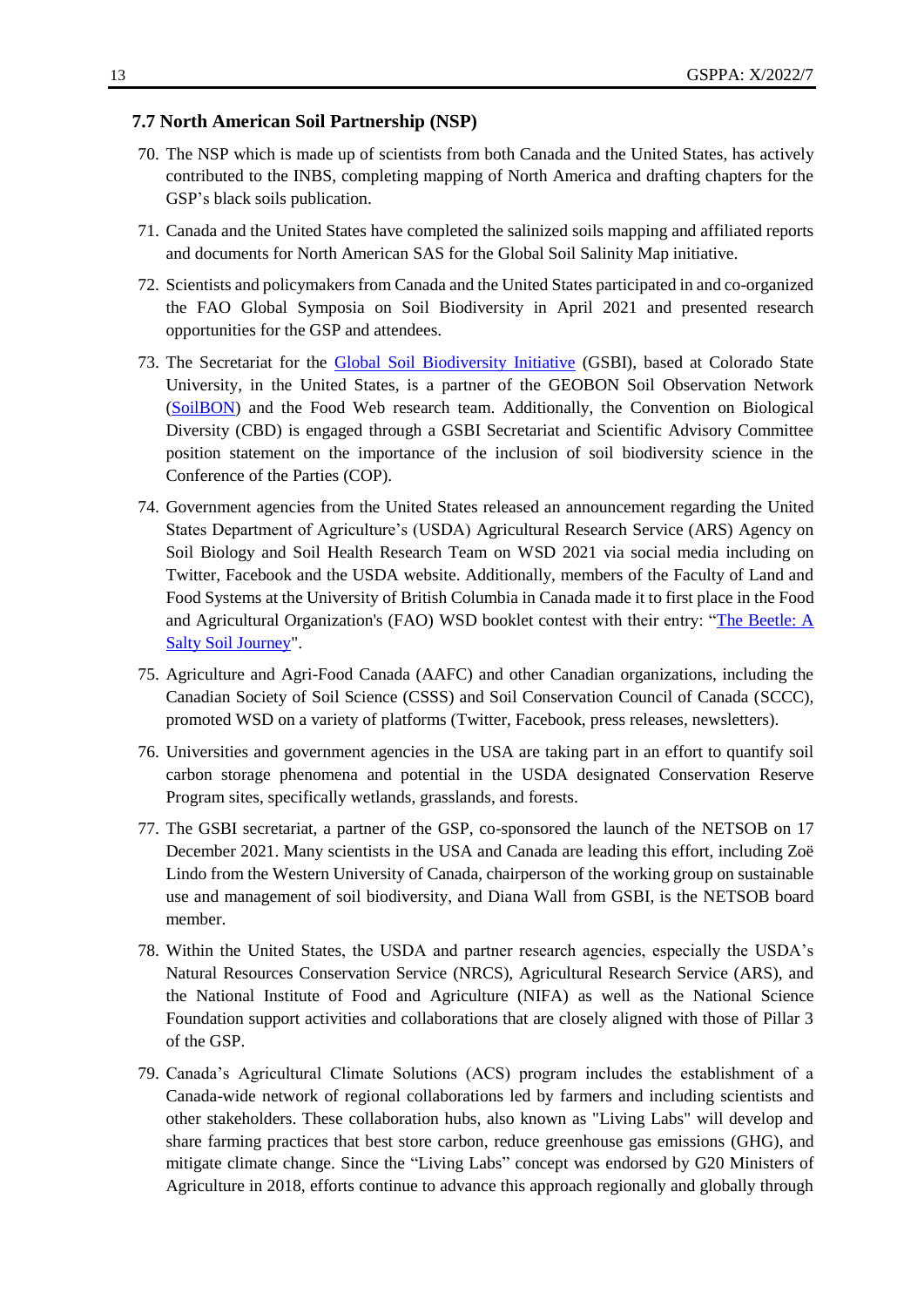discussions between representatives of AAFC's "Living Labs," the USDA/LTAR network, on how to build a stronger network of networks on "Living Labs" through the Living Soils for the Americas, and other initiatives.

- 80. The USDA long-term Agroecosystem Network conducts research in different production zones to scientifically evaluate the benefits of both traditional and aspirational production systems over long periods of investigation. Included in these, efforts are focused on evaluating shortand long-term changes in soil health and the associated ecosystem services in these traditional and aspirational production systems.
- 81. The USDA Sustainable Agriculture Research and Education (SARE), part of NIFA, supports research, education and related efforts that enable evaluation and adoption of innovative agricultural approaches to increase productivity and simultaneously protect natural resources, including those that address the improvement of soil health.
- 82. Non-governmental organizations (NGOs) within the United States are seeking to advance research on soils for improved outcomes; including efforts for adoption and communication of soil health practices by the National Association of Conservation Districts (NACD). Entities are also working to provide science-based publications that span agricultural efforts to increase the awareness of the importance of soils as a natural resource and the sustainable use and management of agricultural soils.
- 83. The Council for Agricultural Science and Technology (CAST) in the United States recently released a publication entitled "The Role of Agricultural Science and Technology in Climate 21 Project Implementation," that includes aspects of appropriate soil health research and communication.
- 84. In Canada, AAFC provides significant science and innovation resources for Canadian scientists to collaborate with the agriculture sector industry to create developments that seek to benefit soil health, and related issues such as soil carbon sequestration; nitrogen and carbon dynamics; soil microbiome; and reducing soil chemical, biological and physical degradation.
- 85. Both countries are supporting targeted research on soil, particularly focused on greenhouse GHG emissions from agriculture, soil biodiversity and the quantification of soil heath.
- 86. The NSP is actively contributing to the International Network of Soil Information Institutions (INSII) and GLOSIS activities. It has contributed to the preparation of the GSS map, having submitted the national maps for both Canada and the USA and related reports on SAS. In the United States, NRCS staff made presentations at the GSP Global Symposium on Salt-Affected Soils in October 2021, discussing mapping and analysis of, and management measures for SAS. Both countries are also participating in the preparation of the Global Soil Organic Carbon Sequestration Potential map. The United States regularly participates in workshops to draft a manuscript.
- 87. Agriculture and Agri-Food Canada (AAFC), as part of its programming, works to enhance the National Soil Data Base and other related data sources for the purposes of expanding and improving the application of soils data and information. The modelling and mapping that is carried out as part of AAFC's Sustainability Metrics Program continues to support the global modelling and mapping initiatives of the GSP.
- 88. The US National Academies Board on Agriculture and Natural Resources conducted a workshop on a **Dynamic Soil Information System**. A workshop was organized to envisage a Dynamic Soil Information System. Such a system would overlay important chemical, physical,